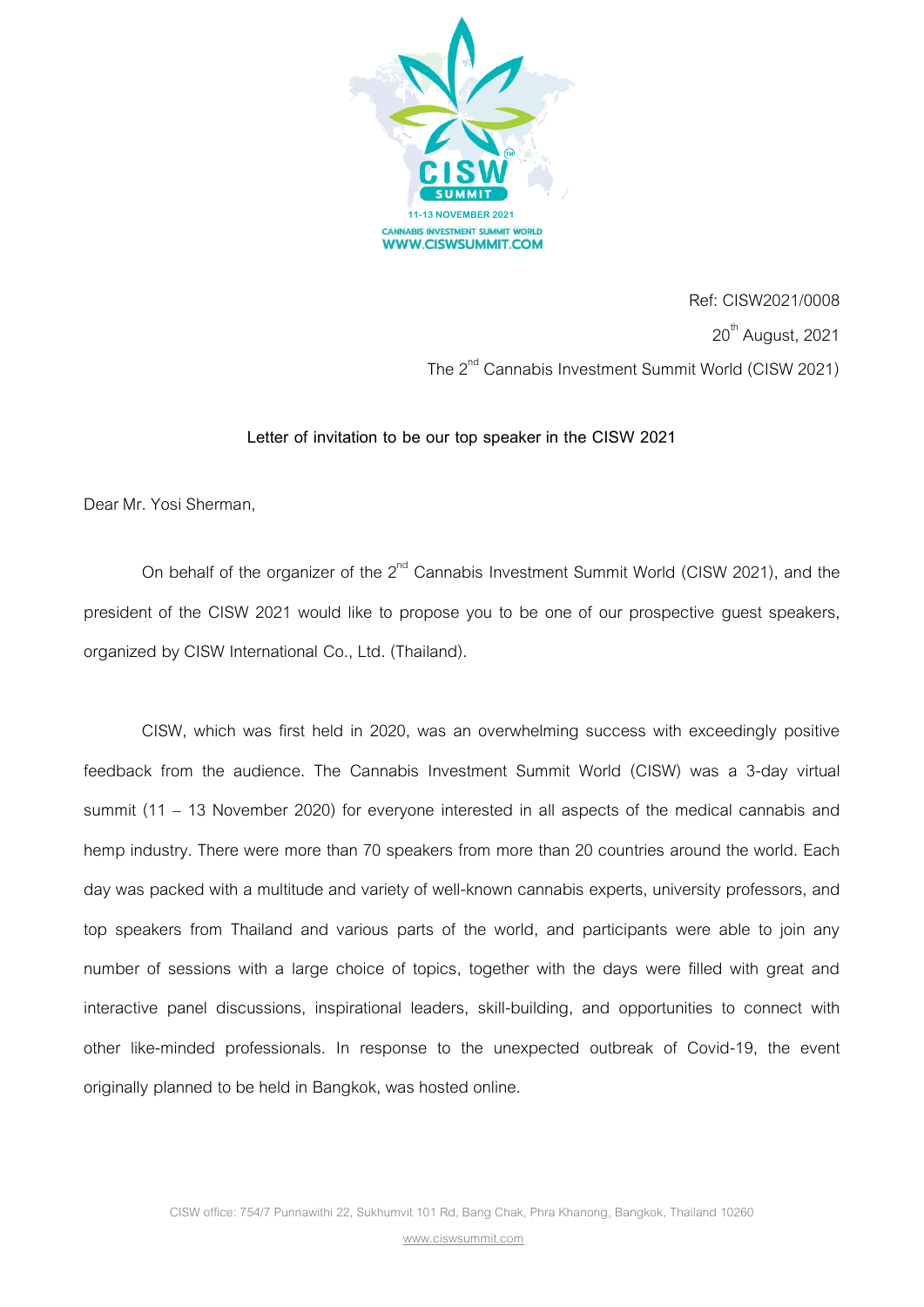

The 2<sup>nd</sup> Cannabis Investment Summit World (CISW 2021) is one of this year's highly anticipated events, as it will potentially be a historical breakthrough for Thailand and Asia's medical cannabis sector. This year, we are excited to present the  $2^{nd}$  CISW Virtual Summit (CISW 2021), which will continue to educate, share, and update people about Medical Cannabis & Hemp in all aspects for navigating today's medical cannabis and hemp for Thailand and Global. And continue to push the legalization in any countries that never been tapped. With more than 40 leading experts from more than 15 countries around the world will join CISW family and pushing this goal together.

 **The 2nd CISW Virtual Summit (CISW 2021) will cover the full range of topics essential for navigating today's medical cannabis and hemp as follow:**

- 1<sup>st</sup> Day: MORHELLO Day, Medical Cannabis Research and Development (15 Top Speakers)
- 2<sup>nd</sup> Day: Medical Cannabis Tourism & Wellness, Global Development (15 Top Speakers)
- 3<sup>rd</sup> Day: Laws and Regulations, Global Investment Market (15 Top Speakers)

 Each day will be packed with a multitude and variety of presenters and speakers. Participants can register to join any number of sessions. The days will be filled with great interactive conversations, inspirational leaders, skill-building, and opportunities to connect and network with other like-minded professionals.

## **The event schedules for CISW 2021 will be as follow:**

- 29<sup>th</sup> September 2021: Press Release Announcement (All Media)
- 28<sup>th</sup> October 2021: Pre-Grand Opening (@My Ozone KhaoYai)
- $11<sup>th</sup> 13<sup>th</sup>$  November 2021: The 2<sup>nd</sup> CISW Virtual Summit (Virtual)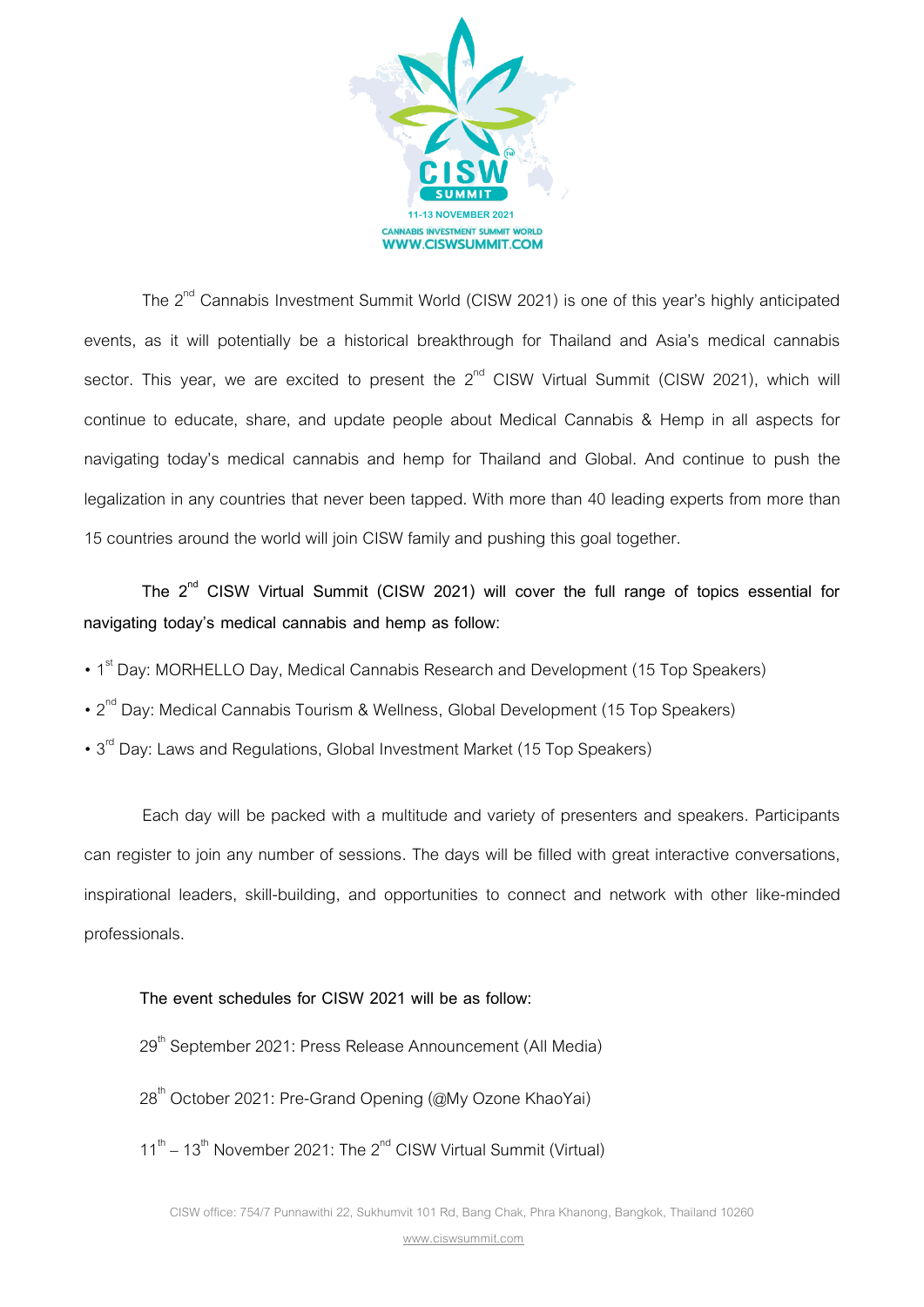

 **CISW International Co., Ltd. and MorHello** with our partners eagerly hopes that the 2nd Cannabis Investment Summit World (CISW 2021) will receive support from all communities in Thailand and educational institutions around the world. We highly appreciate the support that we are currently receiving and continuing to make a new bold step in the development of medical cannabis in Thailand, and all of Asia.

 It is an exciting time in Thailand for medical cannabis and hemp, and we are very proud to organize the CISW 2021 by main sponsored MorHello, main supported by Thai educational institutions, Rangsit University, and companies in Thailand and from around the world. We want to ensure that Thailand is well prepared to maximize the opportunities that medicinal cannabis brings, and for the country to become the main hub of medical cannabis in Asia. Our main goal is to ensure the sharing of knowledge, and for our participants to deepen their understanding of the benefits of medical cannabis, and we hope that many participants will join us.

 We believe that you are fully equipped with the knowledge and capabilities to become our top speaker, to share knowledge and new case studies about medical cannabis, and hemp industry. Also, your participation will help assure the great success of the CISW 2021.

 *If you would like to join the CISW 2021 to continue discussions and updates, kindly inform your acceptance by responding to us earliest and no later than 30 September 2021. This will enable us to prepare for a successful event.* 

www.ciswsummit.com